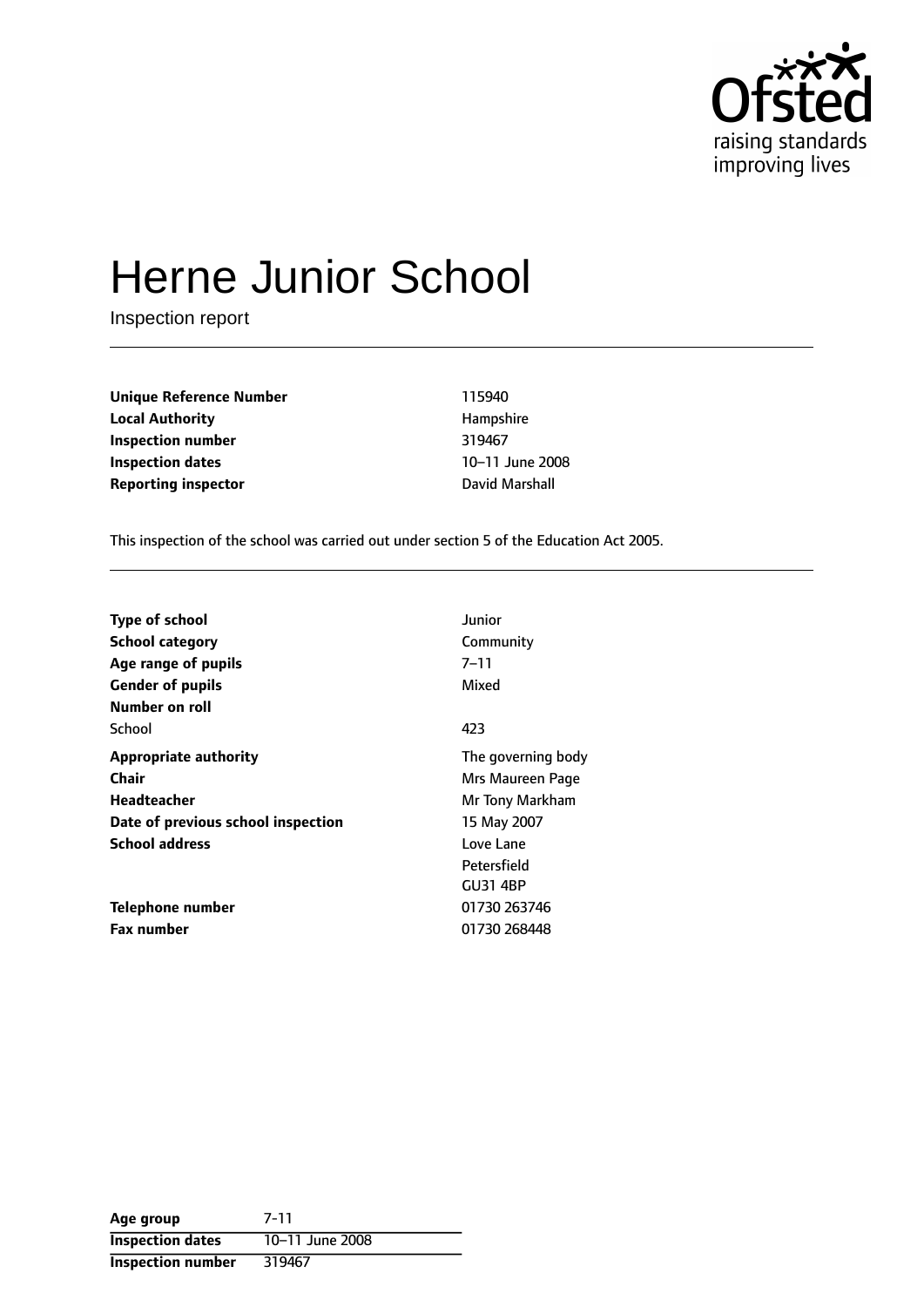.

© Crown copyright 2008

#### Website: www.ofsted.gov.uk

This document may be reproduced in whole or in part for non-commercial educational purposes, provided that the information quoted is reproduced without adaptation and the source and date of publication are stated.

Further copies of this report are obtainable from the school. Under the Education Act 2005, the school must provide a copy of this report free of charge to certain categories of people. A charge not exceeding the full cost of reproduction may be made for any other copies supplied.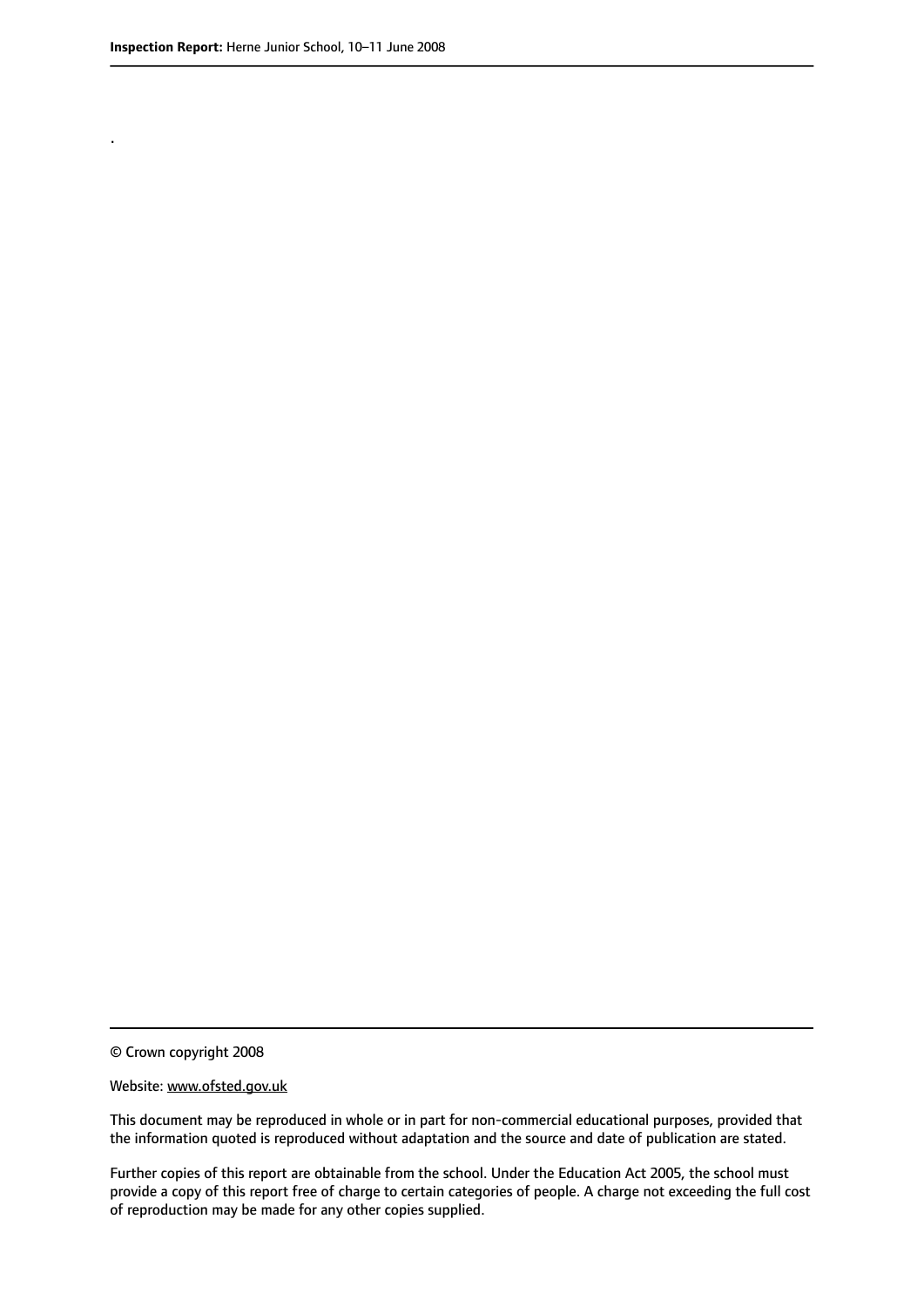# **Introduction**

The inspection was carried out by three Additional Inspectors.

### **Description of the school**

Herne Junior is larger than most primary schools. The percentage of pupils eligible for free school meals is lower than the national average and a very small proportion speak English as an additional language or come from minority ethnic groups. The percentage of pupils with learning difficulties and disabilities (LDD) is higher than the national average. Having led and managed the school in an acting capacity since January 2006, the current substantive headteacher took up his post in January 2007. The length of time that teachers have been in post at Herne ranges from 24 years to newly appointed teachers. There has been a high turn-over of staff over the last year and 30% of the teaching staff will be new for September 2008. At the time of their last inspection, in May 2007, the school was judged to be providing an inadequate quality of education and given a notice to improve.

### **Key for inspection grades**

| Outstanding  |
|--------------|
| Good         |
| Satisfactory |
| Inadequate   |
|              |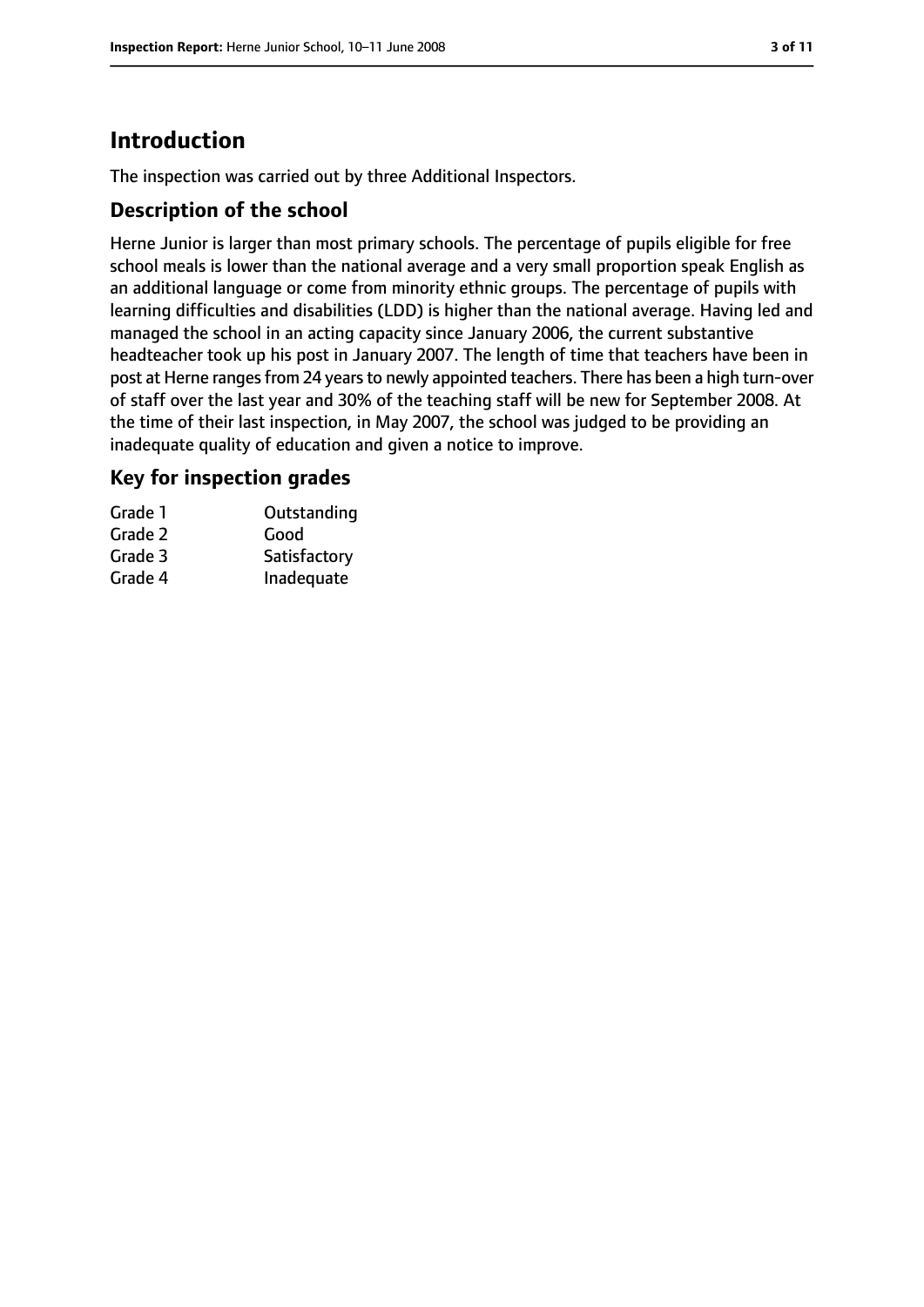## **Overall effectiveness of the school**

#### **Grade: 3**

Herne Junior School has improved significantly since its previous inspection. As a result, in accordance with section 13 (5) of the Education Act 2005, HMCI is of the opinion that the school no longer requires a notice to improve. Outstanding leadership by the headteacher, with the recently appointed deputy headteacher and assistant headteacher, has steered the school forward very effectively. The local authority hassupported improvement very well. The school's capacity for continued development is good. Many parents agreed with the one who wrote, 'I am extremely pleased with everything that is happening at the school. Mr Markham is a fantastic head, who is liked and respected by pupils and parents. I feel very optimistic about the school and feel lucky that my children are there.' This highly effective leadership ensures that all staff are working tirelessly to identify and tackle the many areas identified to move the school forward. There is a genuine feeling of teamwork amongst all adults who share a vision of continued improvement. Leaders and managers have worked hard and acknowledge they are now ready to take on further responsibility in accelerating the rate of change. Middle management and subject leaders are enthusiastic, have worked hard and have a good grasp of what needs to improve. They are now ready to take on further responsibility in the staff team to enhance the quality of provision in their areas of responsibility and accelerate the rate of improvement.

The wide range of systems and strategies put into place to address the school's weaknesses has been successful and their overall effectiveness has risen from inadequate to satisfactory. Some elements, such as the provision for pupils' personal development and well-being, are now good. Pupils are catching up on some of the ground lost in previous years and their achievement is now satisfactory. This improvement has been enabled by the use of information gained from new, effective systems of assessment of pupils' work. Very specific training, based on careful analysis of the teaching, has helped staff to take responsibility for meeting the needs of all pupils. The standards pupils attain are above average and all are now making sound progress. Standards in the current Year 6 are above average and pupils are on track to reach their challenging targets before they leave school.

Throughout the school relationships between staff and pupils are good and contribute to the positive ethos for study. The development of the 'Improving Standards Team' was a well-judged and important first step to creating greater consistency of approach across the school. As a result, teaching has improved. Staff are generally clear about what pupils are expected to learn in each lesson, and plan activities to hold pupils' interest. However, the level of challenge in pupils' work and the pace of lessons is inconsistent from class to class. The targets provided for pupils usually contribute to the feedback they are given, but there are inconsistencies. As a result, some pupils do not have a very clear understanding of how they are doing and, crucially, what they need to do to improve.

Pupils' personal development and well-being are good. The pupils have a good understanding of how to make safe and healthy choices and make a good contribution to the school and wider community. Attendance has improved and is now good. Pupils' behaviour, moral, social and cultural development are good. Pupils clearly enjoy school very much and are keen to learn.

The curriculum is becoming increasingly well adapted to suit the pupils' needs and learning styles. There is an appropriate emphasis on speaking, listening and practical work. Relationships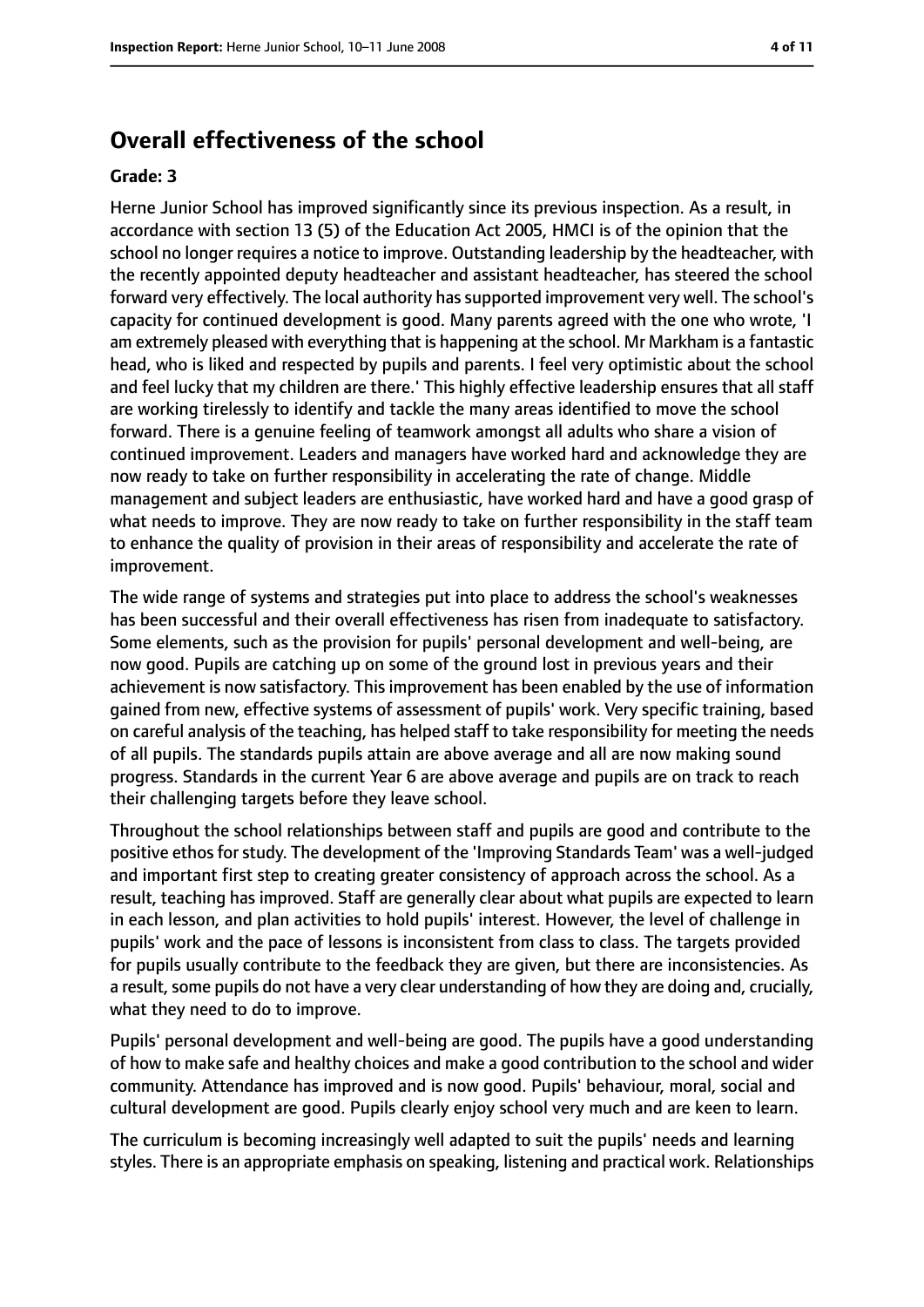with parents have vastly improved and the staff have a strong commitment to partnership with them. This contributes very well to the good pastoral care the school shows for its pupils.

#### **What the school should do to improve further**

- Ensure the pace and demand of teaching is consistent across the school to meet the needs and enthusiasms of all pupils and further improve their achievement.
- Enable the pupils to use their challenging targets effectively in all classes.
- Build the middle leadership team so that they continue to develop their roles as leaders and managers.

A small proportion of schools whose overall effectiveness is judged satisfactory but which have areas of underperformance will receive a monitoring visit by an Ofsted inspector before their next section 5 inspection.

# **Achievement and standards**

#### **Grade: 3**

Pupils generally join the school with standards that are above average and all are now making sound progress. Standards in the current Year 6 are higher than last year because more pupils have reached higher levels and are on course to reach much more challenging targets before they leave school. Across the school, pupils' rates of progress have improved recently, particularly in mathematics, which has been a focus of school development. Staff's higher expectations of pupils' progress are reflected in the challenging targets set for individuals and all year groups. Although these are leading to generally improved progress, there is some unevenness between classes. Sometimes the most able pupils do not achieve to their full potential because their work does not always challenge them sufficiently. Pupils with learning difficulties and disabilities make satisfactory progress. This is linked to the high priority the school gives to meeting their needs and the good support provided for them.

## **Personal development and well-being**

#### **Grade: 2**

In Herne, each pupil is treated as a valued member of the school community and their confidence and independence grow. Their spiritual, moral, social and cultural developments are good. Pupils are developing a good understanding of the different cultures through specific subjects but their understanding of living in a culturally diverse Britain is not yet sufficiently developed. Pupils enjoy coming to school and their attendance is above the national average. Behaviour is good. Pupils are polite and courteous to each other, to staff and to the visitors. They develop a good understanding of healthy eating and know the importance of exercise and actively participate in a wide range of sports and other planned activities such as the 'multi-skill and the 'Activate' sessions. Pupils participate in the life of the school and the local community well. They take on their responsibilities as Young Governors and as helpers around the school seriously and play a major role in making a difference. They welcome the many opportunities they have to contribute to the local community by organising fund raising for charities and taking part in local competitions. Their secure basic skills together with their good interpersonal skills prepare them well for their future economic well-being.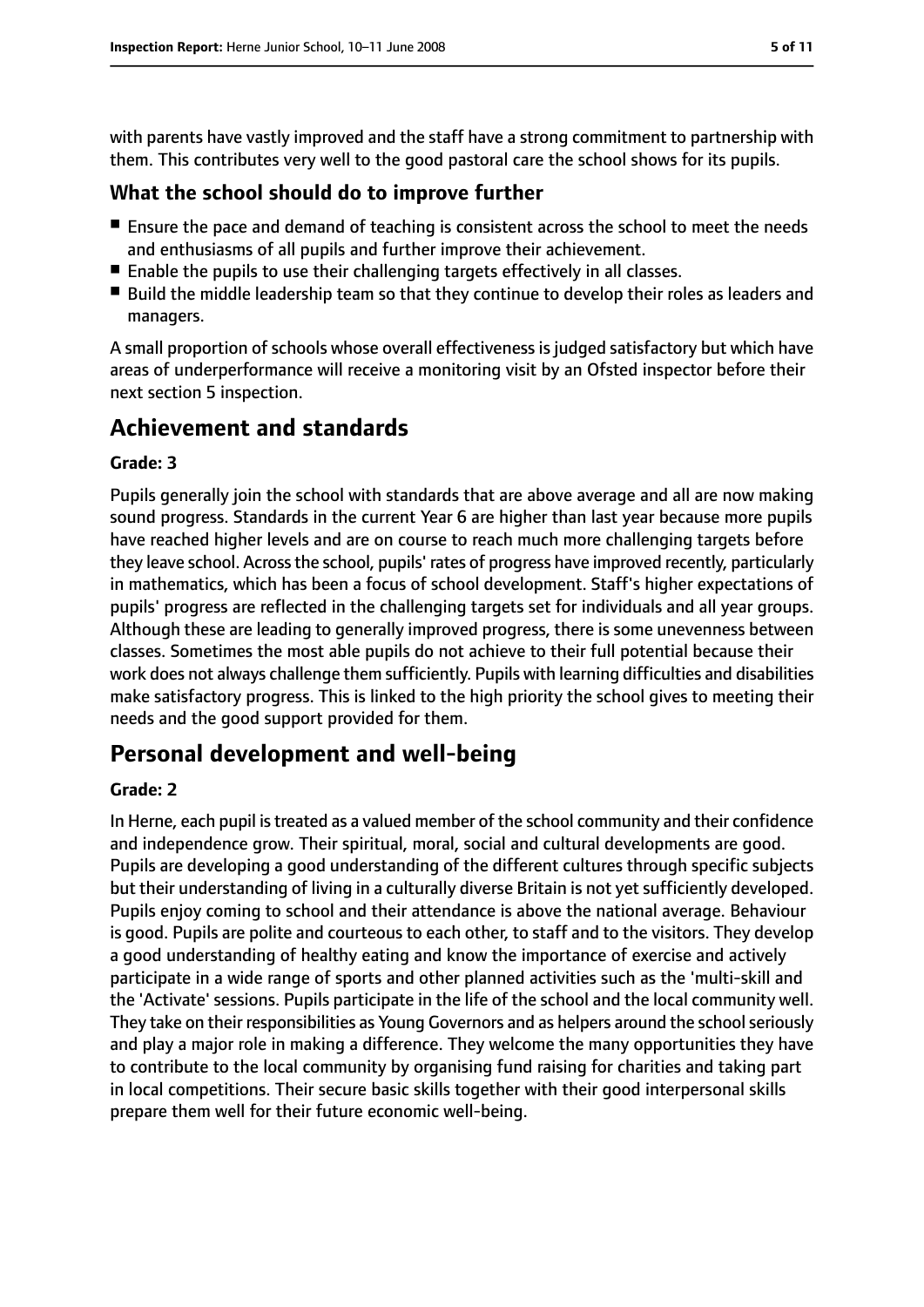# **Quality of provision**

## **Teaching and learning**

#### **Grade: 3**

All teachers foster good relationships and have high expectations of pupils' behaviour. The school has effective systems to monitor where pupils are in their learning and what they need to do next. As a result, teachers' plans enable pupils to make good progress through activities that are relevant and well matched to their abilities. Pupils are excited and interested in their learning. In the best lessons, pupils know what is to be learned and what is expected of them. However, this is not consistent. Occasionally teachers do not build sufficiently on what pupils already know and their work lacks challenge and pace, resulting in them making less progress than they should. Pupils with specific learning difficulties and disabilities are well supported by teaching assistants. This enables them to access lessons and make at least satisfactory progress. In the best lessons seen, pupils were aware of their targets and were able to describe what they need to do to improve and work confidently. However, teachers use of this information is inconsistent across the school and in some lessons teaching was not sufficiently adapted to take account of what pupils already know or their learning needs. Although the marking of pupils' work is generally good, it is inconsistent. Pupils appreciate comments that help them to know how well they have done and leave them in no doubt about how to improve.

#### **Curriculum and other activities**

#### **Grade: 3**

Following a recent review, the school has taken promising steps to strengthen aspects of the curriculum by planning a wider range of imaginative cross-curricular topics. This approach is still in the early stages of development and the full impact has yet to be seen. There are however strengths already that add to the pupils' enjoyment and broaden their range of experiences. The extensive range of extra-curricular activities, which pupils are very keen to attend, contribute much to the pupils' understanding of healthy lifestyles and add to their enjoyment of school. The 'School's Sports Partnership' also provides very good opportunities for pupils to hone their skills and develop a strong sense of teamwork. Pupils enjoy the opportunities to perform their music in community events such as the 'Petersfield Music Festival'. One parent commented, 'We are very grateful for the many extra-curricular activities the school offers.' The curriculum is enriched well through the organisation of a variety of visitors and visits. For example, the Rainbow Theatre and visits to Butser Ancient farm. Information and communication technology (ICT) is used effectively to promote pupils' skills.

#### **Care, guidance and support**

#### **Grade: 3**

'This is a caring school because the school listens to our views and it makes a difference,' commented one Year 4 pupil. As a result of this good pastoral care, all pupils feel safe and happy. Children talked of the rainbow cards and the suggestion boxes that help them to deal with specific issues effectively. The support and guidance offered to pupils with learning difficulties and disabilities are satisfactory overall. However, the focused support offered to pupils with moderate learning difficulties and those with behaviour and emotional difficulties is good. As a result, these pupils make good progress towards their targets. The child protection procedures and arrangements to safeguard pupils are thorough and meet the statutory requirements. The academic guidance offered to pupils is satisfactory. The school has effective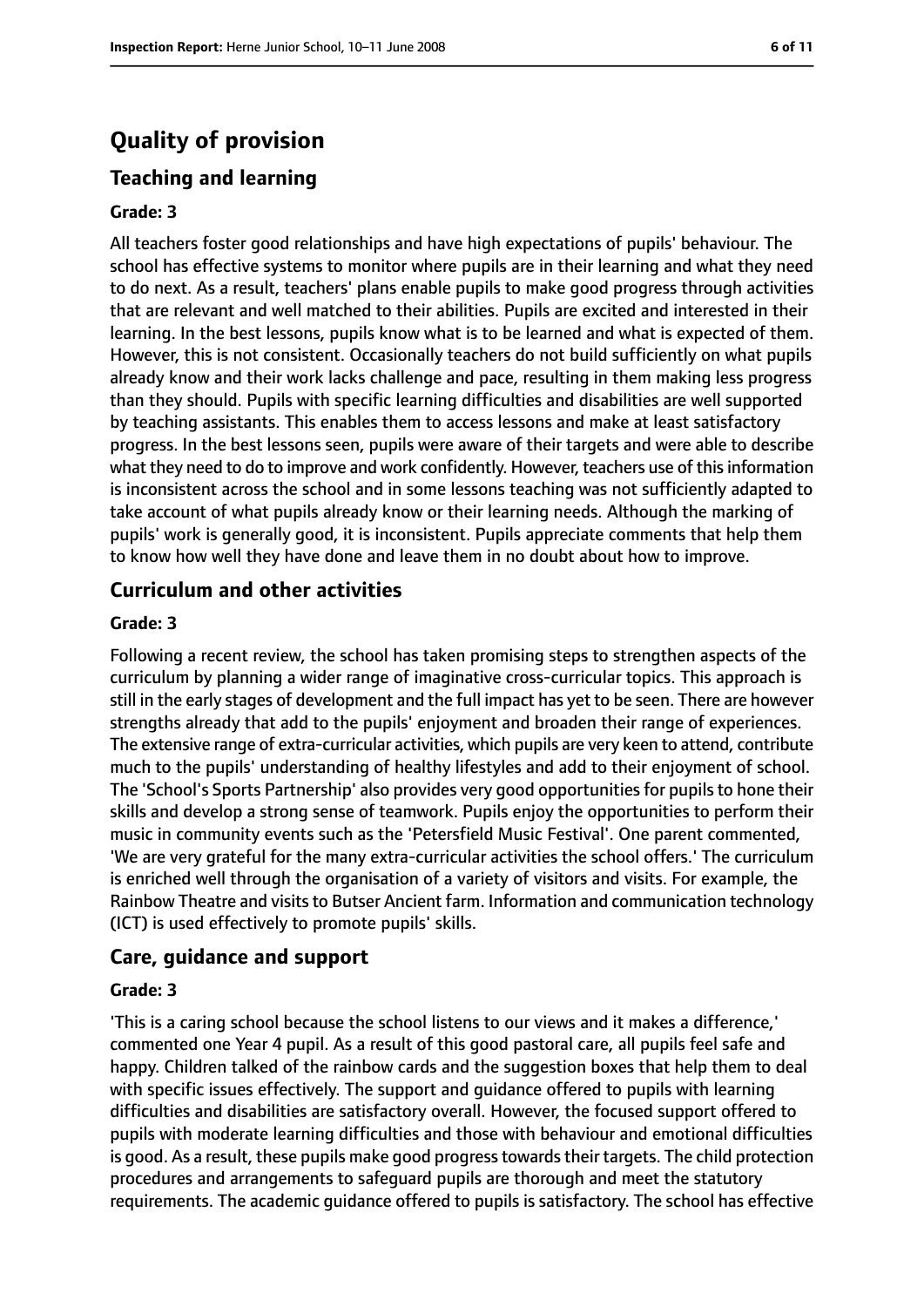systems in place to track pupils' progress and identify underachievement. The recently revised targets to guide learning in reading, writing and mathematics are more child-friendly and easy to monitor. However, pupils' use of this to evaluate how well they are doing and what they need to improve is inconsistent across classes.

## **Leadership and management**

#### **Grade: 2**

The recently well established leadership team has developed a clear, very well articulated vision for the school, underpinned by very good development plans based on astute school self-evaluation. The time taken to get robust systems in place to monitor the effectiveness of staff and pupils' performance and set challenging targets for improvement has been well spent. Resources are now satisfactorily deployed for the benefit of pupils, to promote high quality and achieve value for money. The middle managers are developing their roles and are enjoying the additional responsibilities they now hold, although they appreciate that they have not yet been able to fully grow into their roles. The work of the reorganised governing body has been very good. Many became involved with the governance of the school at a very difficult time. They provide an excellent mix of constructive challenge, support and guidance. Their work to improve the school's standing in the local community has been invaluable. Performance monitoring is good.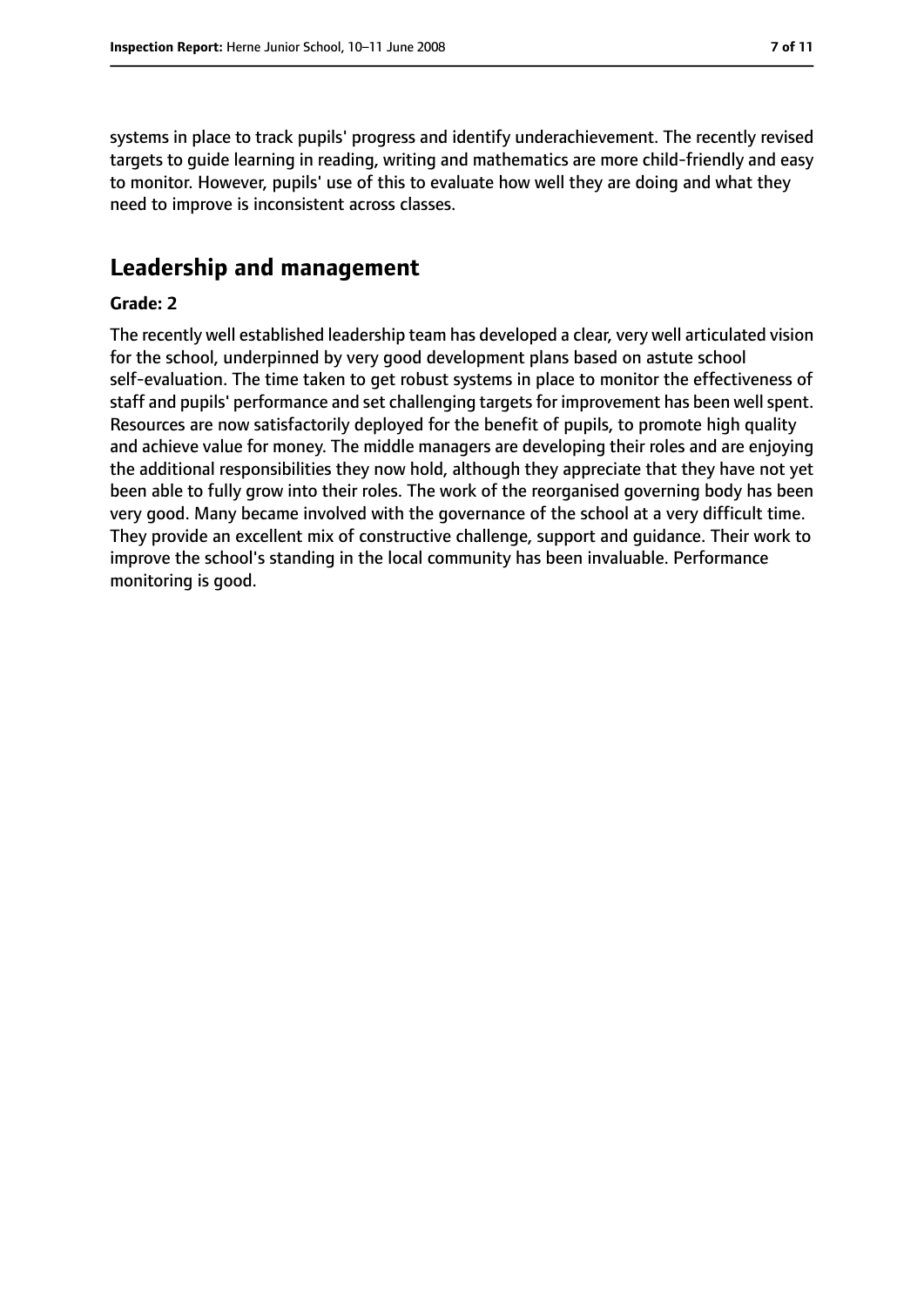**Any complaints about the inspection or the report should be made following the procedures set out in the guidance 'Complaints about school inspection', which is available from Ofsted's website: www.ofsted.gov.uk.**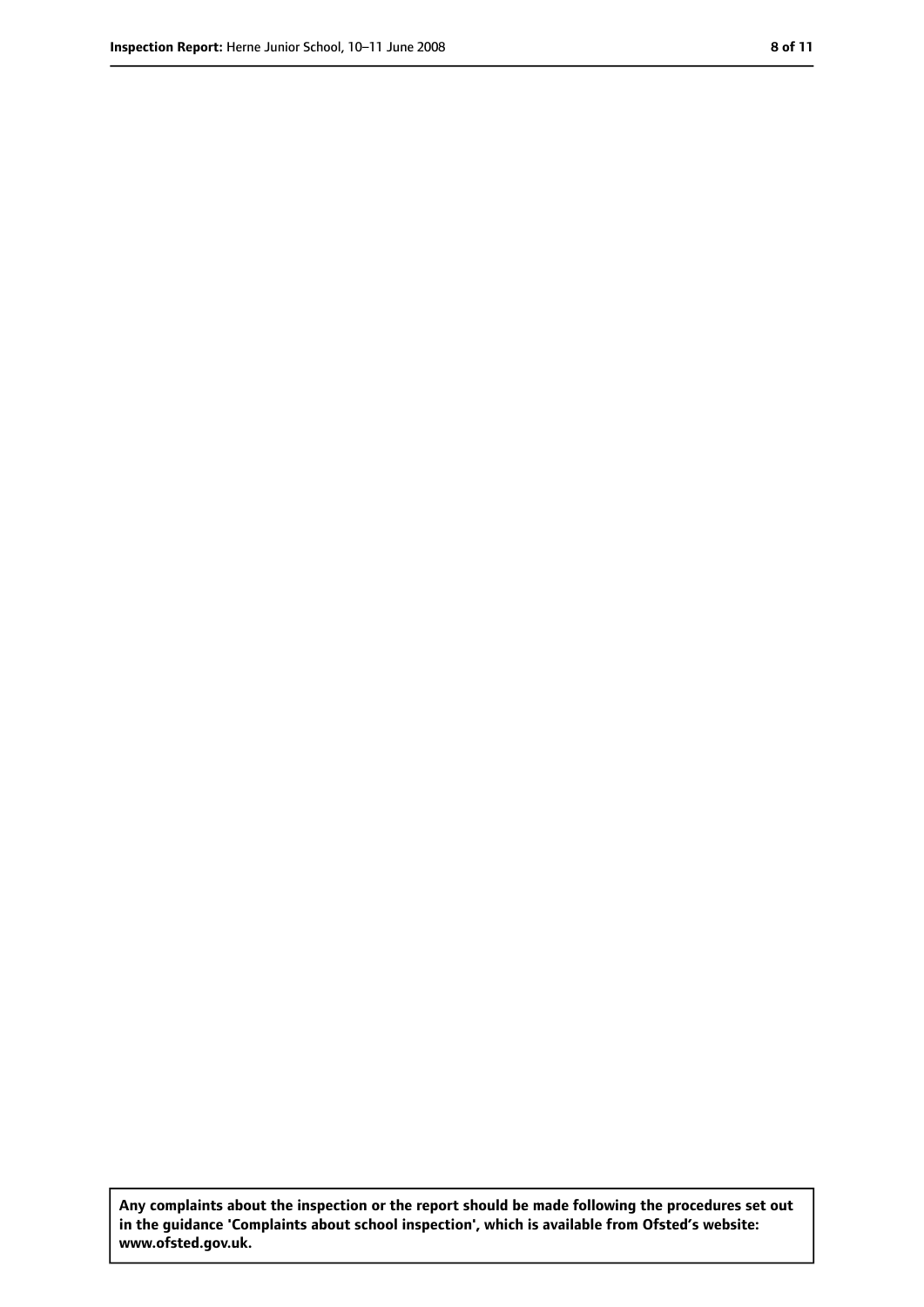#### **Annex A**

# **Inspection judgements**

| $^{\backprime}$ Key to judgements: grade 1 is outstanding, grade 2 good, grade 3 satisfactory, and | <b>School</b>  |
|----------------------------------------------------------------------------------------------------|----------------|
| arade 4 inadeguate                                                                                 | <b>Overall</b> |

## **Overall effectiveness**

| How effective, efficient and inclusive is the provision of education, integrated<br>care and any extended services in meeting the needs of learners? |     |
|------------------------------------------------------------------------------------------------------------------------------------------------------|-----|
| Effective steps have been taken to promote improvement since the last<br>inspection                                                                  | Yes |
| How well does the school work in partnership with others to promote learners'<br>well-being?                                                         |     |
| The capacity to make any necessary improvements                                                                                                      |     |

## **Achievement and standards**

| How well do learners achieve?                                                                               |  |
|-------------------------------------------------------------------------------------------------------------|--|
| The standards <sup>1</sup> reached by learners                                                              |  |
| How well learners make progress, taking account of any significant variations between<br>groups of learners |  |
| How well learners with learning difficulties and disabilities make progress                                 |  |

## **Personal development and well-being**

| How good is the overall personal development and well-being of the<br>learners?                                  |  |
|------------------------------------------------------------------------------------------------------------------|--|
| The extent of learners' spiritual, moral, social and cultural development                                        |  |
| The extent to which learners adopt healthy lifestyles                                                            |  |
| The extent to which learners adopt safe practices                                                                |  |
| How well learners enjoy their education                                                                          |  |
| The attendance of learners                                                                                       |  |
| The behaviour of learners                                                                                        |  |
| The extent to which learners make a positive contribution to the community                                       |  |
| How well learners develop workplace and other skills that will contribute to<br>their future economic well-being |  |

### **The quality of provision**

| $\mid$ How effective are teaching and learning in meeting the full range of the $\mid$<br>learners' needs? |  |
|------------------------------------------------------------------------------------------------------------|--|
| How well do the curriculum and other activities meet the range of needs  <br>and interests of learners?    |  |
| How well are learners cared for, guided and supported?                                                     |  |

 $^1$  Grade 1 - Exceptionally and consistently high; Grade 2 - Generally above average with none significantly below average; Grade 3 - Broadly average to below average; Grade 4 - Exceptionally low.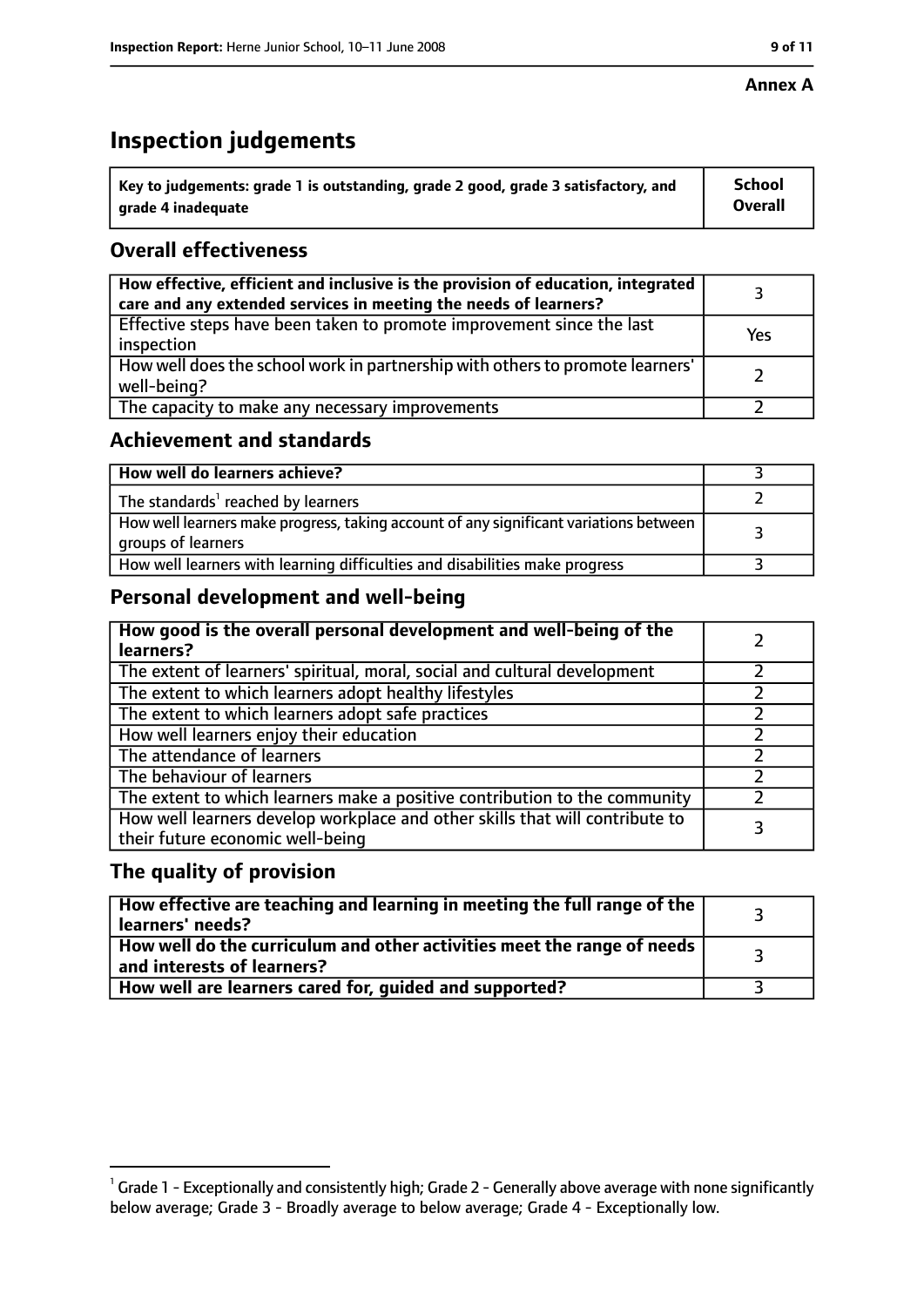# **Annex A**

# **Leadership and management**

| How effective are leadership and management in raising achievement              |     |
|---------------------------------------------------------------------------------|-----|
| and supporting all learners?                                                    |     |
| How effectively leaders and managers at all levels set clear direction leading  |     |
| to improvement and promote high quality of care and education                   |     |
| How effectively leaders and managers use challenging targets to raise standards |     |
| The effectiveness of the school's self-evaluation                               |     |
| How well equality of opportunity is promoted and discrimination tackled so      |     |
| that all learners achieve as well as they can                                   | 3   |
| How effectively and efficiently resources, including staff, are deployed to     | 3   |
| achieve value for money                                                         |     |
| The extent to which governors and other supervisory boards discharge their      |     |
| responsibilities                                                                |     |
| Do procedures for safequarding learners meet current government                 |     |
| requirements?                                                                   | Yes |
| Does this school require special measures?                                      | No  |
| Does this school require a notice to improve?                                   | No  |